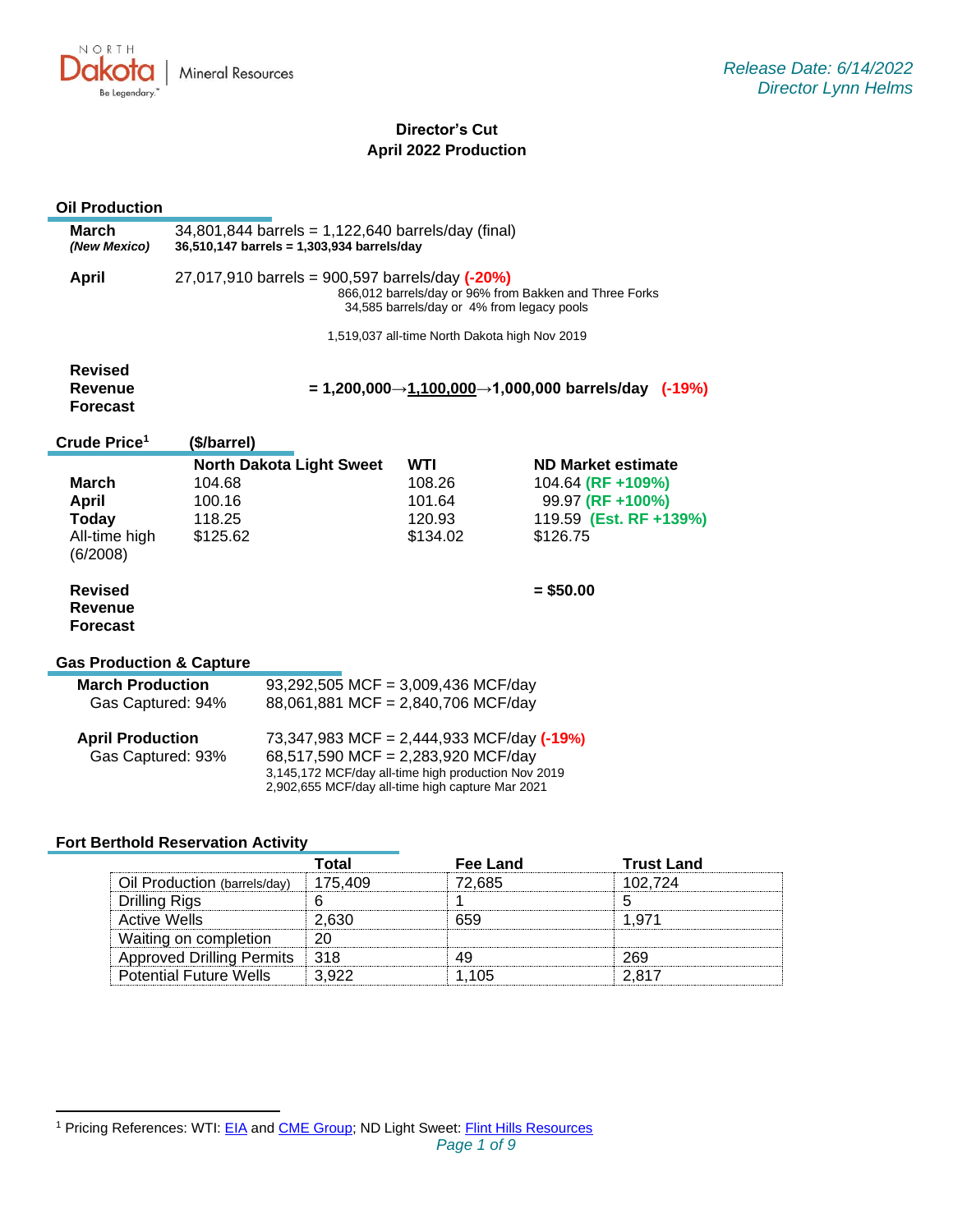**Mineral Resources** 

# **Rigs & Wells**

NORTH

|                                     | <b>March</b>             | <b>April</b>                                                                                                                                  | May                                                                                                                      | <b>Today</b>                                                                   |
|-------------------------------------|--------------------------|-----------------------------------------------------------------------------------------------------------------------------------------------|--------------------------------------------------------------------------------------------------------------------------|--------------------------------------------------------------------------------|
| <b>Rigs</b>                         | 34                       | 38                                                                                                                                            | 40                                                                                                                       | 37<br>New Mexico - 103<br>Federal Surface 0<br>All-time high - 218 (5/29/2012) |
| <b>Permitted</b>                    | 65 drilling<br>0 seismic | 55 drilling<br>0 seismic                                                                                                                      | 68 drilling<br>0 seismic<br>All-time high - 370 (10/2012)                                                                |                                                                                |
| <b>Completed</b>                    | 53<br>(Preliminary)      | 33<br>(Revised)                                                                                                                               | 53<br>(Preliminary)<br><b>Revenue Forecast</b><br>$30 \rightarrow 40 \rightarrow 50 \rightarrow 60$<br>$(+33%$ above RF) |                                                                                |
| Inactive <sup>2</sup>               | 1,928                    | 1,909                                                                                                                                         |                                                                                                                          | ۰                                                                              |
| <b>Waiting on</b><br>Completion $3$ | 451                      | 494                                                                                                                                           | $\overline{\phantom{0}}$                                                                                                 | ۰                                                                              |
| <b>Producing</b>                    | 17,087                   | 16,896<br>(Preliminary)<br>14,696 (87%) from<br>unconventional Bakken-<br><b>Three Forks</b><br>2,200 (13%) from legacy<br>conventional pools | $\overline{\phantom{0}}$                                                                                                 | ۰                                                                              |

## **Drilling and Completions Activity & Crude Oil Markets**

The drilling rig count is slowly increasing.

The number of active completion crews increased to 16 this week.

OPEC+ continues to phase out oil production cuts beginning September 2021 through the end of 3Q 2022. At their June 2022 meeting OPEC+ decided increase production approximately 680,000 barrels per day in July and prices increased. Russia sanctions have exacerbated an already tight market. The strategic petroleum reserve releases by OECD countries resulted in a very short-term drop in oil prices.



2 Includes all well types on IA and AB statuses: **IA** = Inactive shut in >3 months and <12 months;

**AB** = Abandoned (Shut in >12 months)

<sup>&</sup>lt;sup>3</sup> The number of wells waiting on completions is an estimate on the part of the director based on idle well count and a typical five-year average. Neither the State of North Dakota, nor any agency officer, or employee of the State of North Dakota warrants the accuracy or reliability of this product and shall not be held responsible for any losses caused by this product. Portions of the information may be incorrect or out of date. Any person or entity that relies on any information obtained from this product does so at his or her own risk.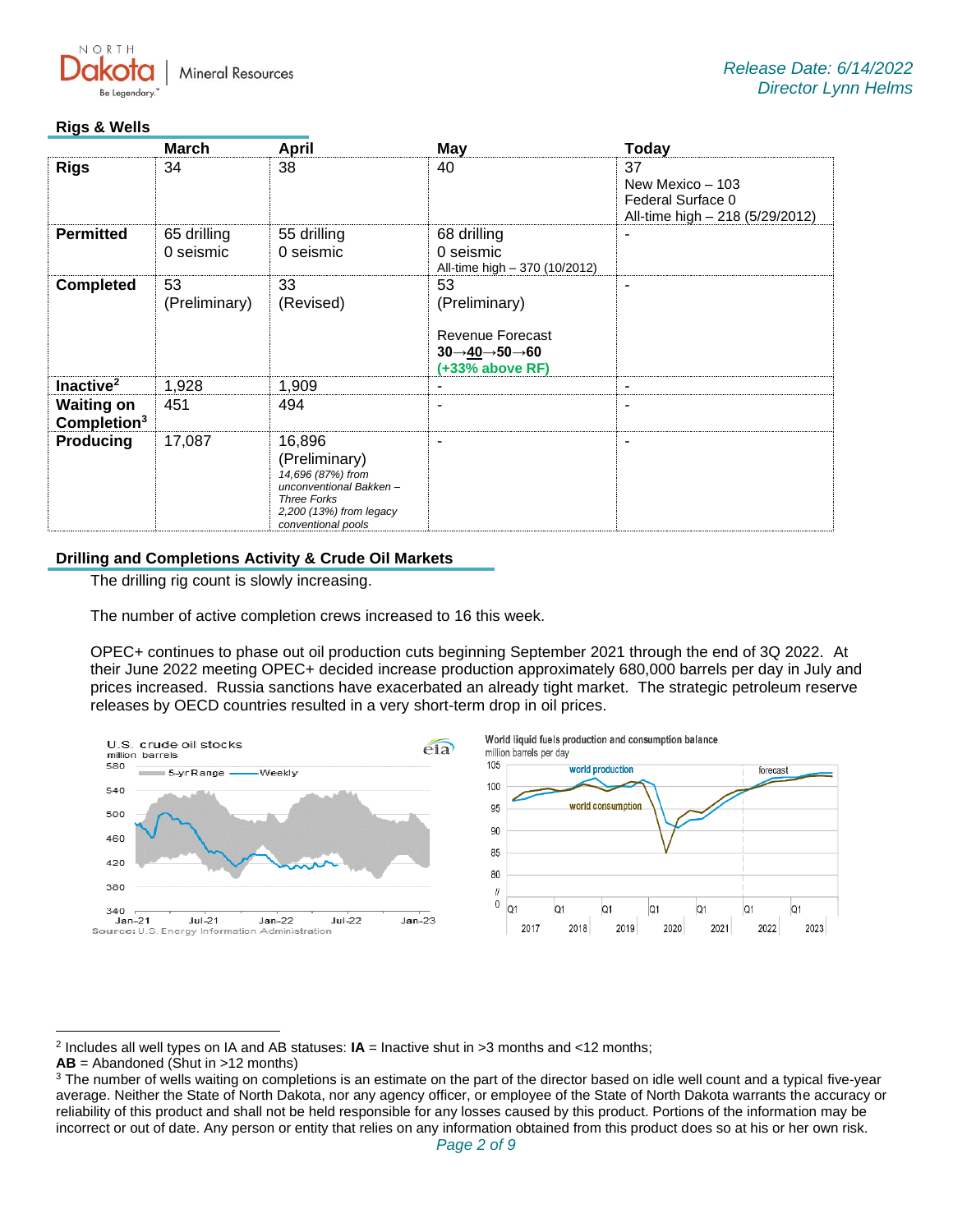

Crude oil transportation capacity including rail deliveries to coastal refineries is adequate, but could be disrupted due to:

- US Appeals Court for the ninth circuit upholding of a lower court ruling protecting the Swinomish Indian Tribal Community's right to sue to enforce an agreement that restricts the number of trains that can cross its reservation in northwest Washington state.
- DAPL Civil Action No. 16-1534 continues, but the courts have now ruled that DAPL can continue normal operations until the USACOE EIS is completed.

Drilling activity is expected to slowly increase while operators maintain a permit inventory of approximately 12 months.

#### **Gas Capture**

US natural gas storage is now 15% below the five-year average. Crude oil inventories remain well below normal in the US, and world storage is now below the five-year average.

The price of natural gas delivered to Northern Border at Watford City has returned to an elevated level of \$8.82/MCF today for a current oil to gas price ratio of 13.5 to 1. The statewide gas flared volume from March to April decreased 7,717 MCFD to 161,013 MCF per day, the statewide percent flared increased to 6.6% while Bakken capture percentage decreased to 14%. The historical high flared percent was 36% in 09/2011.

Gas capture details are as follows: Statewide 93% Statewide Bakken 94% Non-FBIR Bakken 94% FBIR Bakken 94% Trust FBIR Bakken 96% Fee FBIR 82% Big Bend 75% Deep Water Creek Bay 79% Twin Buttes 69% Charlson 73%

The Commission established the following gas

capture goals:

74% October 1, 2014 - December 31, 2014 77% January 1, 2015 - March 31, 2016 80% April 1, 2016 - October 31, 2016 85% November 1, 2016 - October 31, 2018 88% November 1, 2018 - October 31, 2020 91% November 1, 2020

#### **Seismic**

There are currently 3 active oil and gas seismic surveys.

| <b>Active</b><br><b>Surveys</b> | ■ Recording   NDIC Reclamation<br><b>Projects</b> | Remediating Suspended Permitted |  |
|---------------------------------|---------------------------------------------------|---------------------------------|--|
|                                 |                                                   |                                 |  |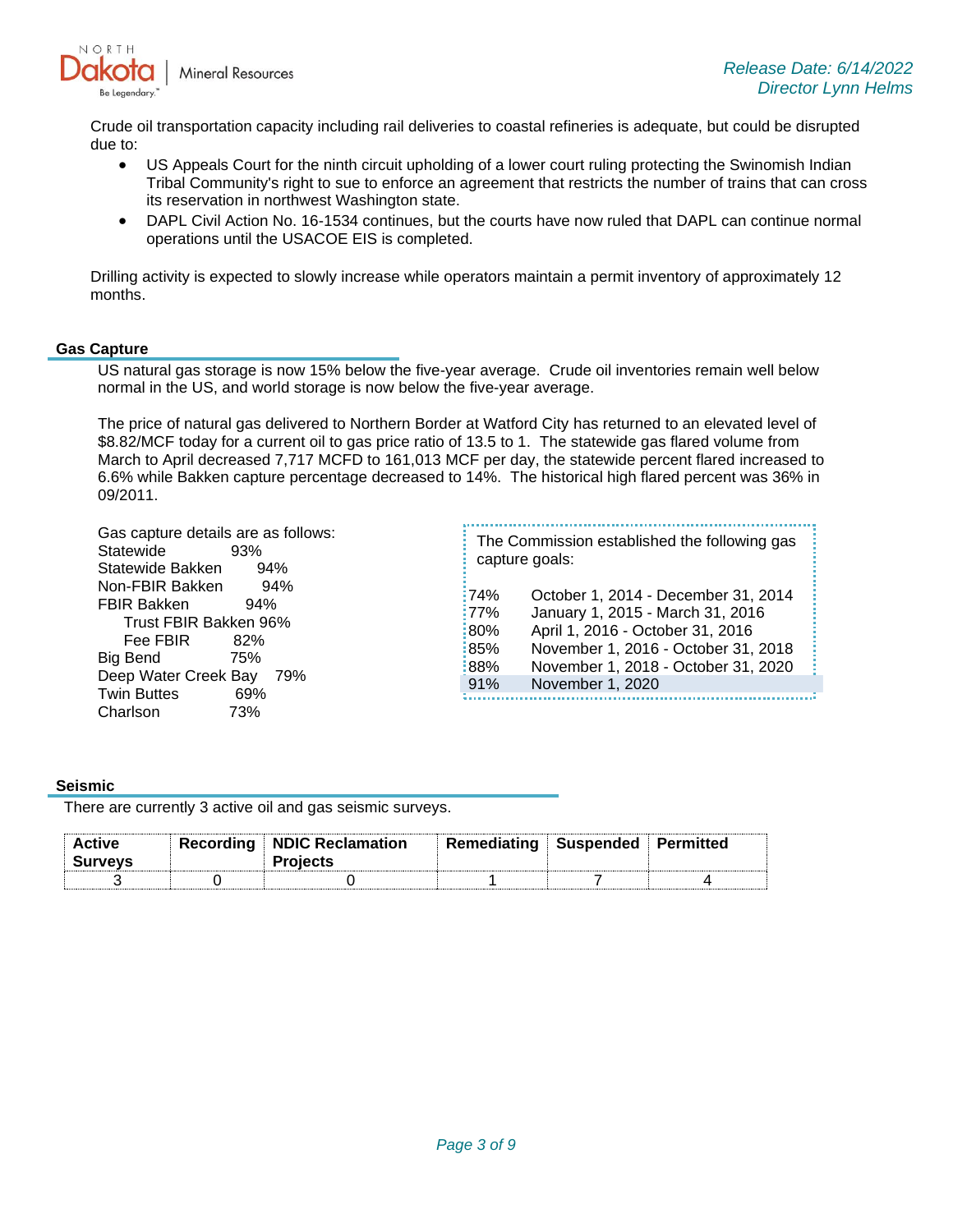

# **Agency Updates**

**BLM on 1/20/21 DOI issued order 3395** implementing a 60 day suspension of Federal Register publications; issuing, revising, or amending Resource Management Plans; granting rights of way and easements; approving or amending plans of operation; appointing, hiring or promoting personnel; leasing; and permits to drill. On 1/27/21 President Biden issued an executive order that mandates a "pause" on new oil and gas leasing on federal lands, onshore and offshore, "to the extent consistent with applicable law," while a comprehensive review of oil and gas permitting and leasing is conducted by the Interior Department. There is no time limit on the review, which means the president's moratorium on new leasing is indefinite. The order does not restrict energy activities on lands the government holds in trust for Native American tribes. **What is the percentage of federal lands in ND?**

Mineral ownership in ND is 85% private, 9% federal (4% Indian lands and 5% federal public lands), and 6% state. 66% of ND spacing units contain no federal public or Indian minerals, 24% contain federal public minerals, 9% contain Indian minerals,1% contain both.

#### **How many potential wells could be delayed or not drilled by a Biden administration ban on drilling permits and hydraulic fracturing on federal lands?**

A spatial query found 3,443 undrilled wells in spacing units that would penetrate federal minerals, 2,902 undrilled wells in spacing units would penetrate BIA Trust minerals (700 tribal minerals and 2,202 allotted minerals), and the total number of wells potentially impacted is 6,345. The minimum number of future Bakken wells is 24,000 so the 3,443 wells on federal public lands =  $14\%$ , and the 2,902 wells on trust lands =  $12\%$ .

### **What is the potential federal royalty loss from a Biden administration ban on drilling permits and hydraulic fracturing on federal lands?**

A recent study from University of Wyoming estimated the ND loss as follows: 2021-2025 \$76 million, 2026-2030 \$113 million, 2031-2035 \$160 million, and 2036-2040 \$221 million for a total of \$570 million over 15 years. Please note that 50% of the royalties on federal public lands go to the state and 50% of the state share goes to the county where the oil was produced.

The U.S. Interior Department launched its review of the federal oil and gas leasing program on 3/25/21, a key step that will determine whether the Biden administration will permanently halt new leases on federal land and water. The review kicked off with a public forum on oil and gas leasing on federal land and water, with participants representing industry, environmental conservation and justice groups, labor and others, and commence an online comment period. This input will inform an interim report to be released in early summer outlining next steps and recommendations on the future of the program and what can be done to reform how leases are managed and how much revenue should go to taxpayers and other issues.

On 7/7/21 North Dakota sued the Department of Interior (DOI), Secretary of Interior Debra Haaland, Bureau of Land Management (BLM), Director of the BLM Nada Culver, and Director of the Montana-Dakotas BLM John Mehlhoff in US District Court for the District of North Dakota. The lawsuit requested the court:

Compel the Federal Defendants to hold quarterly lease sales. Oral arguments are scheduled for 1/12/22 in Bismarck. Prohibit the Federal Defendants from cancelling quarterly lease sales.

Enjoin the Secretary implementing a moratorium on federal lease sales.

Declare that Federal Defendants are in violation of MLA, FLPMA, NEPA, and APA.

Grant other relief sought and as the court deems proper to remedy the violations.

There are 811 tracts nominated for pending lease sales in ND:

569 are pending NEPA or surface manager concurrence

242 are fully evaluated with Record of Decision by US Forest Service and Corp of Engineers, and waiting for scheduled auction – value to ND 1,037 wells and \$4.9 billion (GPT, OET, NDTL royalties, federal royalties, sales tax and income tax)

On 01/14/2022 Judge Traynor denied North Dakota's motion without prejudice. In the Order on Mandamus, the Court noted that "a fully developed factual record is necessary to resolve the instant dispute." The Court also held that because Federal Defendants had given the Court "assurances at the hearing the process to start Federal oil and gas leasing sales in North Dakota was imminent" mandamus relief was "unnecessary." However, the Court noted that "if the Defendants do not hold to their word and cancel any planned future sale, North Dakota may bring this action for review of the specifically cancelled sales once this Court has the benefit of a complete record.". Federal Defendants have cancelled the Q1 2022 lease sale, but have now published a potential Q2 sales listing with a protest period ending 5/18/22. The matters at issue in Louisiana v. Biden et al. continue to be litigated. For these reasons, North Dakota filed a motion with the Court to enter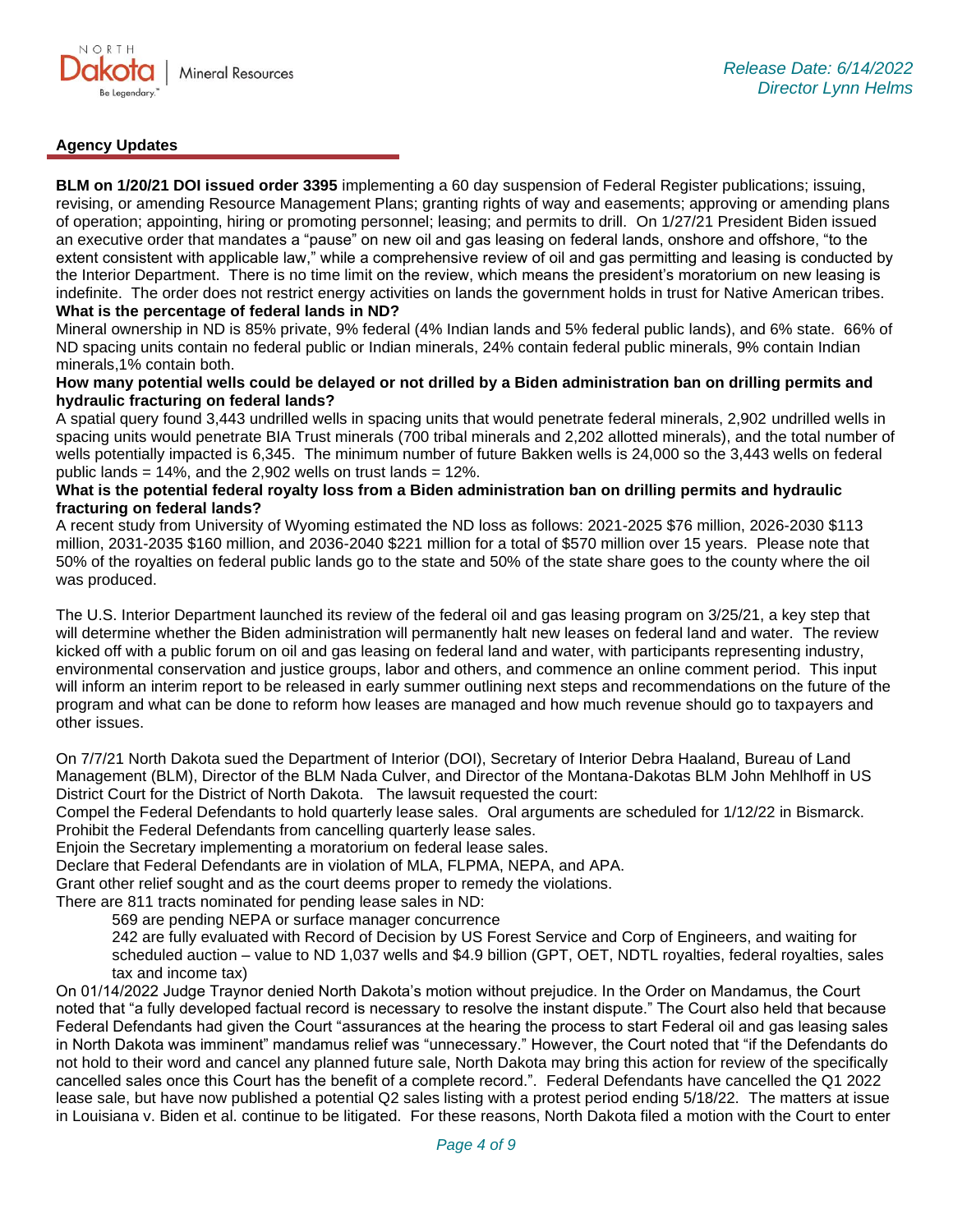

a Scheduling Order setting the following schedule for resolving North Dakota's case:

1. Federal Defendants will prepare an administrative record for lodging and certification to this Court by no later than March 25, 2022.

2. North Dakota will file any motion to complete the administrative record within fourteen days from when the administrative record is lodged.

3. The dispositive briefing schedule will then proceed as follows:

a. North Dakota will file its opening brief within four weeks of when the administrative record is complete.

b. The Federal Defendants and Intervenors will simultaneously file their responsive briefs within four weeks of North Dakota's opening brief.

c. North Dakota will file its reply brief within two weeks from the Federal Defendants' and Intervenors' responses.

The BLM and North Dakota filed documents to complete the administrative record on April 8, 2022. DOI administrative record is incomplete therefore, NDIC motion to complete was filed 5/9/22 and follow up reply on 5/27/22.

## **BLM published a new final rule 43 CFR Parts 3100, 3160 and 3170 to update and replace its regulations on venting and flaring of natural gas** effective 1/17/16. The final rule can be viewed online at

[https://www.blm.gov/programs/energy-and-minerals/oil-and-gas/operations-and-production/methane-and-waste](https://gcc02.safelinks.protection.outlook.com/?url=https%3A%2F%2Fwww.blm.gov%2Fprograms%2Fenergy-and-minerals%2Foil-and-gas%2Foperations-and-production%2Fmethane-and-waste-prevention-rule&data=05%7C01%7Ckahaarsager%40nd.gov%7Ce0f85c848d41474ef10608da4e1f48b0%7C2dea0464da514a88bae2b3db94bc0c54%7C0%7C0%7C637908193519399692%7CUnknown%7CTWFpbGZsb3d8eyJWIjoiMC4wLjAwMDAiLCJQIjoiV2luMzIiLCJBTiI6Ik1haWwiLCJXVCI6Mn0%3D%7C3000%7C%7C%7C&sdata=4A%2FH8JjbYn7PWrlyapFyiF3POzi8G50AEcK99kjttDI%3D&reserved=0)[prevention-rule](https://gcc02.safelinks.protection.outlook.com/?url=https%3A%2F%2Fwww.blm.gov%2Fprograms%2Fenergy-and-minerals%2Foil-and-gas%2Foperations-and-production%2Fmethane-and-waste-prevention-rule&data=05%7C01%7Ckahaarsager%40nd.gov%7Ce0f85c848d41474ef10608da4e1f48b0%7C2dea0464da514a88bae2b3db94bc0c54%7C0%7C0%7C637908193519399692%7CUnknown%7CTWFpbGZsb3d8eyJWIjoiMC4wLjAwMDAiLCJQIjoiV2luMzIiLCJBTiI6Ik1haWwiLCJXVCI6Mn0%3D%7C3000%7C%7C%7C&sdata=4A%2FH8JjbYn7PWrlyapFyiF3POzi8G50AEcK99kjttDI%3D&reserved=0). North Dakota, Wyoming, Montana, Western Energy Alliance, and IPAA filed for a preliminary injunction to prevent the rule going into effect until the case is settled. A hearing in Casper, Wyoming was held 1/6/17. On 1/16/17 the court denied all of the petitioners' motions for preliminary injunctions. **On 2/3/17 the US House of Representatives voted 221-191 to approve a Congressional Review Act resolution against the rule.** On 3/28/17 President Trump issued an executive order which in part directs "The Secretary of the Interior shall review the following final rules, and any rules and guidance issued pursuant to them, for consistency with the policy set forth in section 1 of this order and, if appropriate, shall, as soon as practicable, suspend, revise, or rescind the guidance, or publish for notice and comment proposed rules suspending, revising, or rescinding those rules". This rule is included in the list as item (iv). North Dakota plans to continue active participation in the litigation of this rule until the BLM takes final action eliminating the rule. **On 5/10/17 the Senate voted 51 to 49 against the CRA, allowing the rule to remain in effect.** On 6/27/17 U.S. D. Ct. Judge Skavdahl granted BLM's motion to extend the merits briefing schedule by 90 days, based on BLM's APA 705 stay and BLM's representations regarding its plans to reconsider the VF Rule. Opening briefs were filed 7/3/17. On 7/5/17 California and New Mexico sued BLM in the U.S. District Court for the Northern District of California, seeking a declaratory judgement that BLM's APA 705 stay was illegal and vacating the stay. The relief they request would vacate the stay of the January 2018 compliance et al deadlines, bringing them all back into force. BLM officials encouraged North Dakota to intervene. On 7/12/17 a group of NGOs including the Fort Berthold Protectors of Water and Earth Rights filed a separate suit against the BLM in federal court in the U.S. District Court for the Northern District of California, seeking a declaratory judgement that BLM's APA 705 stay was illegal and vacating the stay. California and New Mexico, along with various environmental groups, have challenged BLM's stay in the Northern District of California, and filed a motion for summary judgment on 7/26/17. On 8/24/17 North Dakota filed a response supporting BLM's motion, a motion to intervene, and a motion to change venue to Wyoming in an attempt to prevent all of the litigation regarding the timing of the Flaring Rule, including the future rulemakings further extending compliance deadlines that BLM has stated that it intends to publish, could end up in front of the magistrate judge in the Northern District of California instead of Judge Skavdahl in Wyoming. On 10/04/17 the federal magistrate judge in the Northern District of California granted the summary judgement motion by California, New Mexico, and several NGOs throwing out BLM's administrative and temporary postponement of several of the future rules compliance dates/obligations. On 10/05/17 the BLM issued a Federal Register Notice for a proposed rule that if finalized will delay certain requirements of the BLM Rule until 1/17/2019. North Dakota submitted comments to (1) support BLM's decision to delay certain compliance requirements and (2) continue to make the record that BLM exceeded its authority to promulgate the rule in the first place with particular emphasis on the specific/unique North Dakota considerations at issue. NDIC comments are available at [http://www.nd.gov/ndic/ic-press/dmr-blm-comments17-11.pdf.](http://www.nd.gov/ndic/ic-press/dmr-blm-comments17-11.pdf) BLM, the states of CA & NM, and the NGOs supporting the current final rule were granted an extension to file response briefs to December 11<sup>th</sup> in the WY court. On 11/29/17 North Dakota filed a response to industry petitioner's motion for a preliminary injunction supporting a preliminary or permanent injunction. On 12/4/17 USDOJ petitioned the 9<sup>th</sup> US Judicial Circuit Court in San Francisco to review and overturn the Northern District of California court's November decision ordering the US Bureau of Land Management to make oil and gas producers comply with the methane emissions requirements while the rules are being reviewed. On 12/7/17 BLM published a rule in the Federal Register delaying the methane regulation until January 2019, saying the previous rule is overly burdensome to industry. Officials said the delay will allow the federal Bureau of Land Management time to review the earlier rule while avoiding tens of millions of dollars in compliance costs to industry that may turn out to be unnecessary. On 12/19/17 BLM was sued by California, New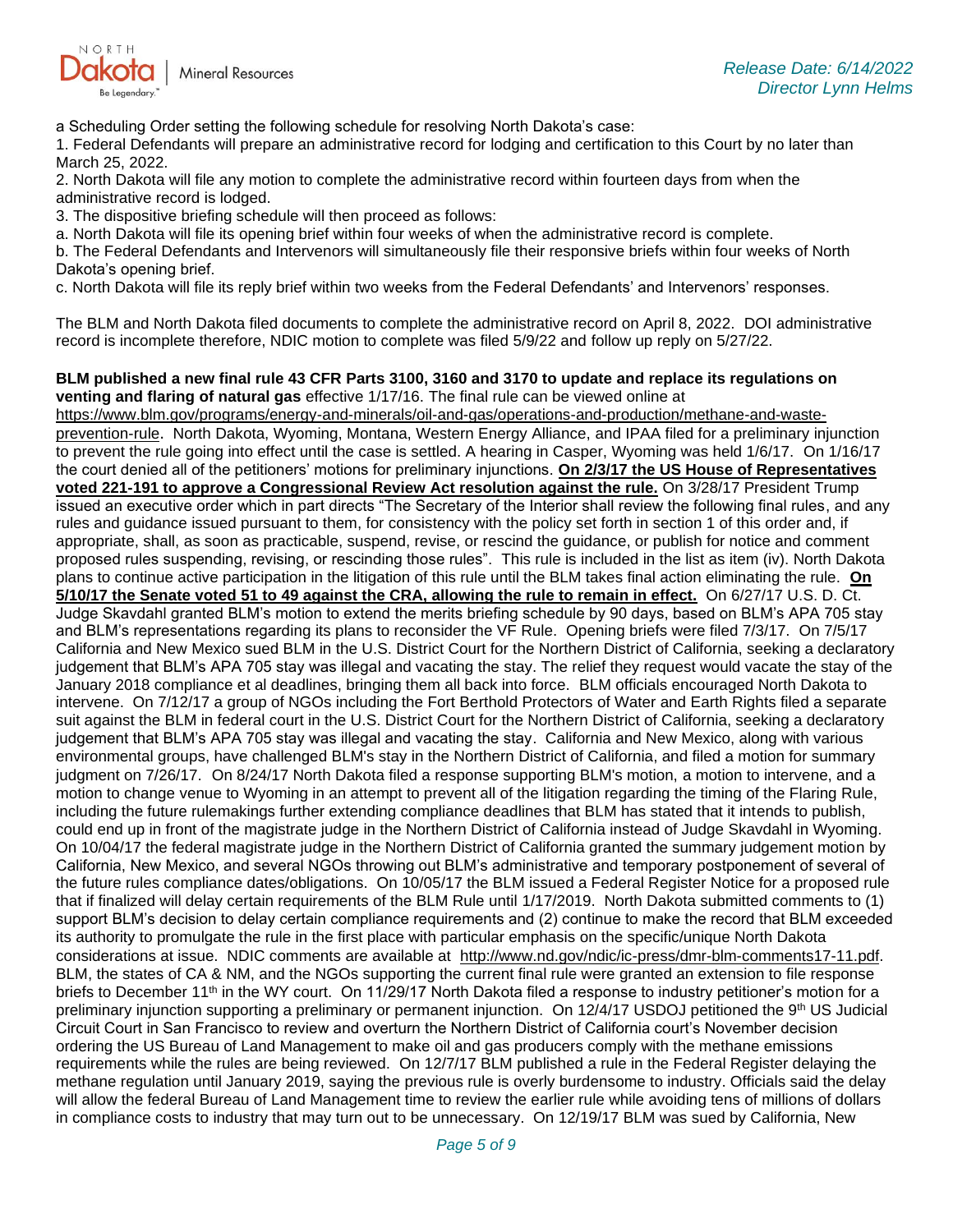

Mexico, and a large group of NGOs in the Northern District of California federal court over the 12/7/17 rule extending certain compliance dates in BLM's 2016 Rule. The complaint requests that BLM's extension rule be set aside and the provisions it relates to reinstated. On 12/26/17 BLM filed a motion seeking to stay the litigation in the U.S. District Court case in WY and to vacate the 1/5/2018 briefing deadline, a motion in which the industry trade associations and Montana and Wyoming joined. North Dakota and Texas filed a short response on 12/27/17 asking the Court to deny the motion or allow until 1/12/18 to fully respond to BLM's holiday week motion. On 12/29/17 the Wyoming district court granted BLM's motion to stay the 2016 Rule challenge litigation. On 2/22/18 BLM published a new rule proposal to revise the 2016 final Waste Prevention Rule (also known as the venting and flaring rule). The proposed rule would eliminate duplicative regulatory requirements and re-establish long-standing requirements that the 2016 final rule sought to replace. The Federal Register notice specifically requested comment on ways that the BLM can reduce the waste of gas by incentivizing the capture, reinjection, or beneficial use of the gas. NDIC comments can be viewed at [http://www.nd.gov/ndic/ic-press/blm%20comments%20180417.pdf.](http://www.nd.gov/ndic/ic-press/blm%20comments%20180417.pdf) On 2/22/18 Judge Orrick in the Northern District of California entered a preliminary injunction against the BLM's "Suspension Rule" which suspended for one year certain compliance deadlines in BLM's Venting and Flaring Rule. Judge Orrick also denied North Dakota's motion to transfer the case to the District of Wyoming where Judge Skavdahl had stayed the original rule on the grounds that parties were protected by the Suspension Rule. The immediate effect of this decision was to reinstate the BLM Venting and Flaring Rule in full, along with compliance deadlines that became effective 1/17/2018, and remove the protections relied upon by Judge Skavdahl the District of Wyoming case. On 3/7/18 U.S. District Court Judge Skavdahl granted the North Dakota/Texas Motion to lift the stay in the challenge to the BLM's Venting & Flaring Rule. The California Court explicitly adopted North Dakota's central position in intervention - stating that "I express no judgment whatsoever in this opinion on the merits of the [V&F] Rule," showing great deference to Judge Skavdahl and the existing case in his Court and rejecting the California, NM, and NGOs request to uphold the V&F Rule. On 4/4/18 U.S. District Judge Skavdahl issued an order granting Wyoming's request for a partial stay of the Rule under Section 705 of the APA. The Court's limited Stay Order provides immediate relief to industry, but the balance of the Rule, including BLM's unlawful exercise of authority over State and private mineral interests through an over-inclusive application of communitization remains. The Court denied the North Dakota/Texas motion to move forward to complete briefing on the merits, and also denied industry's motion for a preliminary injunction. The Court expressed frustration with " the administrative dysfunction" reflected by this case as it ping-pongs between the District Courts of Wyoming and California and BLM's various attempts to delay, rescind or replace the Rule, concluding that "going forward on the merits at this point remains a waste of judicial resources and disregards prudential ripeness concerns." On 4/5/18 15 NGOs filed a Notice of Appeal with the 10th Circuit. California & New Mexico followed suit on 4/5/18 and have now also filed an appeal with the 10th Circuit. On 9/12/18 North Dakota filed a brief in the 10<sup>th</sup> Circuit Court of Appeals urging the Court, if it chooses to reverse the Wyoming district court's Stay Order, to remand the case back to the Wyoming district court with direction to finish this protracted legal process by promptly proceeding to a ruling on the merits. On 9/18/18 BLM issued their final rule revising the Obama-era Waste Prevention Rule, also referred to as the venting and flaring rule. The new rule will better align venting and flaring regulations with President Trump's priorities on energy development, job creation, and reduced compliance costs. These changes will also allow BLM to recognize existing state regulatory efforts and avoid duplicative requirements. In response to comments and after further consideration, the BLM made the following modifications to the proposed rule in this final rule: (1) Clarification that the 24-hour limit on royalty-free flaring during downhole well maintenance and liquids unloading in § 3179.104 applies "per event"; (2) Addition of a standard for "applicable rules, regulations, or orders" of a State regulatory agency or tribe in § 3179.201(a); and (3) Addition of a provision allowing for tribes to seek BLM approval to have tribal rules apply in place of any or all of the provisions of subpart 3179. The revised rule goes into effect on 11/27/18. On 9/28/18 a coalition of 17 conservation and tribal citizen groups filed a lawsuit challenging the decision to revise the Bureau of Land Management's Waste Prevention Rule, stating that the rule violates a number of existing federal policies. The states of New Mexico and California also filed a lawsuit challenging BLM's action. The BLM and NDIC have reached an impasse on negotiations for an agreement to implement section 3179.201, but continue to communicate regarding possible ways to resolve the disagreement. On 08/15/20 the U.S. District Court for the Northern District of California invalidated the 2018 revisions to the 2016 Waste Prevention Rule. This ruling means that the Waste Prevention Rule goes back in effect in 90 days, and the oil and gas industry will have to comply with the Rule's requirements. U.S. District Judge Yvonne Gonzalez Rogers found that the 2018 rescission violated federal law because it ignored the federal government's statutory duty to prevent waste, instead relying almost entirely on "inadequate or nonexistent state regulations". On 08/25/20 the citizen groups and state respondents filed a supplemental response brief in the US District Court District of Wyoming. On 09/04/20 North Dakota and Texas filed a reply brief of petitionerintervenors in the US District Court District of Wyoming. On 10/8/20 US District Judge Skavdahl issued an opinion agreeing with North Dakota's split estate argument concluding that BLM's right to regulate "waste" from federal interests does not give it the right to impose federal requirements on communitized State and private interests, that the BLM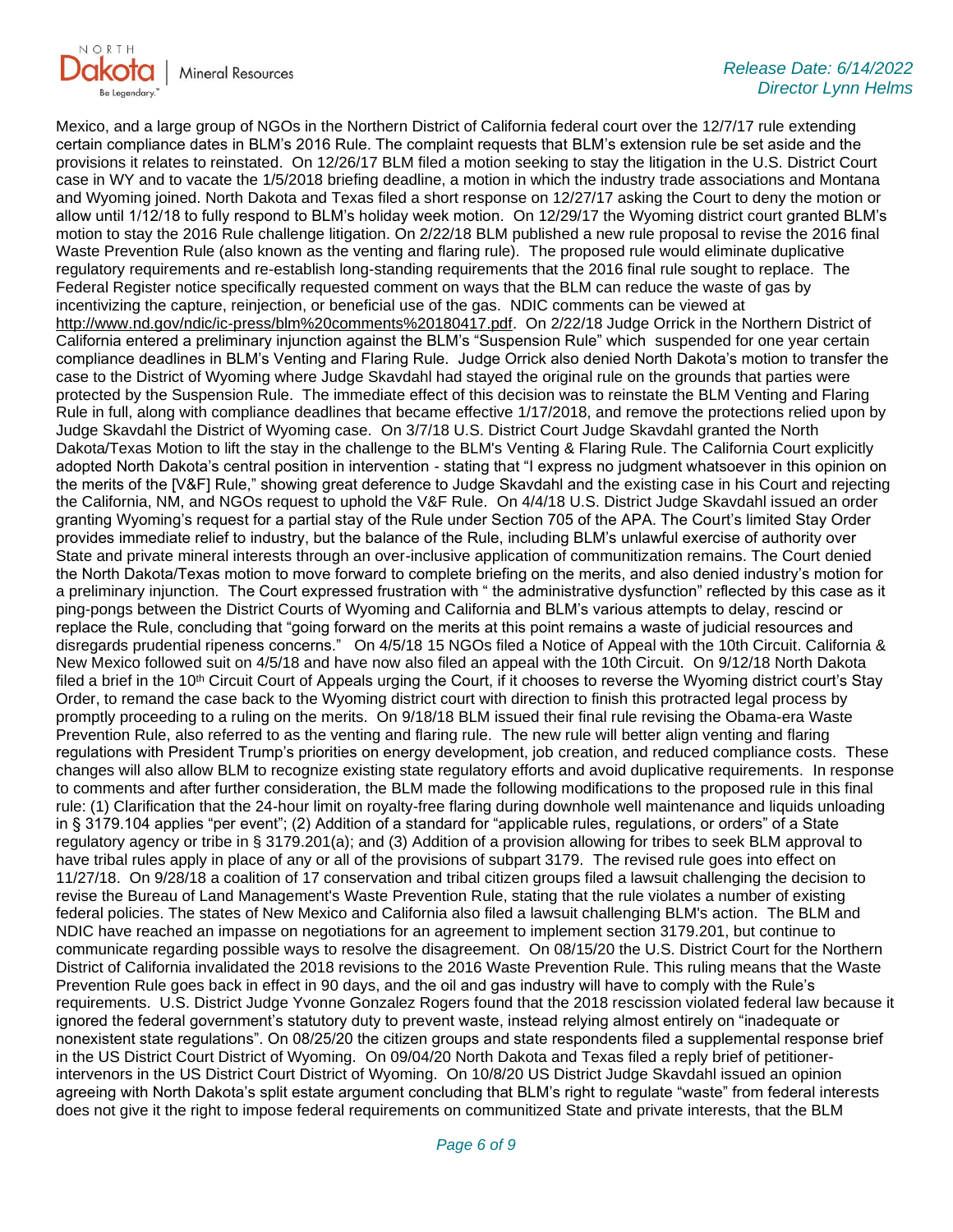

unlawfully stepped over the line into EPA and state Clean Air Act jurisdiction, and rejecting several elements of BLM's cost-benefit analysis, including that BLM cannot justify the rule based primarily on alleged environmental "co-benefits" and that BLM should not have used the so-called "global cost of carbon" in its calculations. He also wrote with some humor, reflecting on the tortured process of setting policy through litigation "So, three and a half years later, after several turns and loopty-loops, it seems the roller coaster has returned to the station, though the Court doubts any of the parties will be exiting the ride just yet, as it is likely this Court's decision will not end this ride but simply serve as a lift hill transporting it to another level." As expected, on 12/21/20, CA and NM appealed Judge Skavdahl's decision to the US Court of Appeals for the 10<sup>th</sup> Circuit.

**BLM** revised final regulations for hydraulic fracturing on federal and Indian lands were published in the CFR on 3/26/15 and they were scheduled to go into effect 6/24/15. North Dakota, Colorado, Utah, Wyoming, Western Energy Alliance, and IPAA filed for a preliminary injunction to prevent the rules going into effect until the case is settled. Following a lengthy hearing in Casper, Wyoming on 6/23/15, the court issued a stay on the rules. On 9/30/15 the court granted a preliminary injunction, preventing the rules from being enforced until litigation on the rule is final. The 10<sup>th</sup> Circuit Court of Appeals issued an order 3/10/16 denying the industry alternative motion for a stay. On 6/21/16 the court found the rule to be unlawful and ordered it set aside. The plaintiffs filed a motion with the US Court of Appeals for the Tenth Circuit to dismiss the appeal of the preliminary injunction. The Department of Justice on behalf of the BLM and the intervening environmental groups filed an appeal of the decision on the rule and oppose the motion to dismiss the appeal of the preliminary injunction. The North Dakota Response Brief to the US Court of Appeals for the Tenth Circuit was filed 9/15/16. NDIC comments on the rule can be found at<http://www.nd.gov/ndic/ic-press/BLM-comments-120625.pdf>. On 3/28/17 President Trump issued an executive order which in part directs "The Secretary of the Interior shall review the following final rules, and any rules and guidance issued pursuant to them, for consistency with the policy set forth in section 1 of this order and, if appropriate, shall, as soon as practicable, suspend, revise, or rescind the guidance, or publish for notice and comment proposed rules suspending, revising, or rescinding those rules". This rule is included in the list as item (i). On 5/4/2017 BLM filed a request asking the court to hold the appeal in abeyance as it will "soon" initiate a rulemaking process to revise or rescind the 2015 Rule, that it had the authority to issue the Rule, but conceding that the Rule does not reflect BLM's current priorities or policies, as reflected in certain recent Presidential Executive Orders. After the BLM submitted its filings the 10th Circuit Court Appeals immediately directed the petitioners (including North Dakota) and the intervenors to file briefs by 6/5/17 to respond to BLM's position. Two amicus groups that submitted merits briefs (the law school professors and former DOI officials) filed supplemental amicus briefs on the questions posed by the Court following the change of Administrations. The Court's Supplemental Order authorized the filing of these additional amicus briefs. Both briefs seek to capitalize on the BLM's continued insistence that it had the authority to issue the Rule (but concede that the 2015 HF Rule does not reflect BLM's current priorities or policies as reflected in certain recent Presidential Executive Orders). The two amicus groups solicit the Court to rule on the merits of the BLM and NGO appeals and to overturn the District Court decision, actually asking the Court to issue an advisory opinion on the BLM's authority. In addition to addressing the NGO arguments, North Dakota will respond to these two briefs in the context that all three parties are asking the Court to do what it is prohibited from doing by Article III of the U.S. Constitution. North Dakota filed a response brief 6/20/17 in support of the BLM action to put the rule in abeyance and take final action vacating the rule. Oral arguments before the 10<sup>th</sup> Circuit took place 7/27/17. A recording of the oral arguments is now available on the home page of the court's website [http://www.ca10.uscourts.gov.](https://urldefense.proofpoint.com/v2/url?u=http-3A__www.ca10.uscourts.gov&d=DwMGaQ&c=2s2mvbfY0UoSKkl6_Ol9wg&r=-wqsZnBxny594KY8HeElow&m=Ul_VtJUX6iW5pvHjCcBxUWtskC0F4Dhry3sPtcEHvCw&s=laRHiLDv5w8otcQWQjpn82WMieoB2AZ-Q4M1LFQPL5s&e=) NDIC filed comments supporting BLM's rescission of the rule that can be found at [http://www.nd.gov/ndic/ic-press/dmr-blm-comment17-9.pdf.](http://www.nd.gov/ndic/ic-press/dmr-blm-comment17-9.pdf) On 09/21/17 the 10th Circuit issued a split (2-1) decision to dismiss the appeals as prudentially unripe, vacate the district court's judgment invalidating the rule, and remand with instructions to dismiss the underlying action without prejudice. Appellees State of North Dakota, State of Colorado, State of Utah, and State of Wyoming's filed a Petition for Panel Rehearing And/Or Request for En Banc Determination on 11/03/17. On 11/06/17 the court ordered the appellants to file a response to the Petition on or before 11/20/2017. The En Banc rehearing request was denied. The 10<sup>th</sup> circuit court has not yet issued its mandate ending the current round of litigation in the Wyoming District court. The Ute tribe filed a motion on 1/12/18 asking the court to dismiss the appeals as moot based on the publication of the rescission rule and leave the WY court decision to vacate the rule in place. The court ordered the DOJ and BLM to file a response by 1/22/18. On 12/29/17 BLM published a final rule rescinding the 2015 Hydraulic Fracturing rules with 2 exceptions 1) the rule does not restore language requiring pre-approval of non-routine hydraulic fracturing operations and 2) the rule does not rescind changes to 43 CFR 3160 due to other rules published between 3/26/15 and 12/29/17 (electronic filing and venting & flaring rules). On 2/7/18 North Dakota filed a reply in support of its motion to dismiss the original rule appeal as moot pursuant to Federal Rule of Appellate Procedure 27(a)(4), and request that the Court should not issue the mandate, nor vacate the District Court's judgment based on two new and important developments: (1) on December 29, 2017, the Bureau of Land Management (BLM) promulgated a final rule rescinding the Hydraulic Fracturing Rule ("HF Rule"), and (2) on 1/24/2018,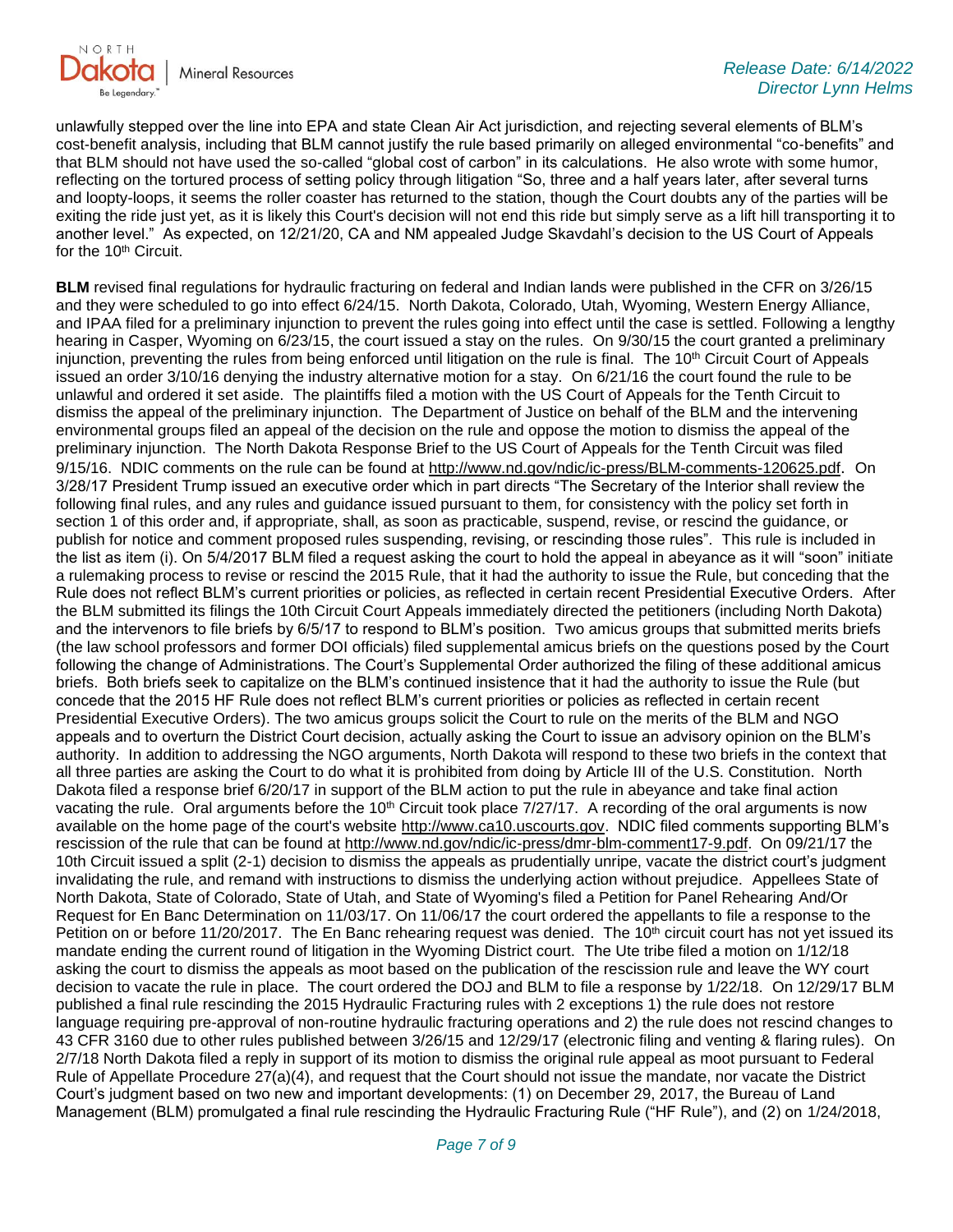

the Citizen Group Intervenors challenged the repeal of the HF Rule ("HF Repeal Rule") in the U.S. District Court for the Northern District of California.

**CEC** On 02/25/2020 the Council on Environmental Quality published a proposal to modernize its National Environmental Policy Act (NEPA) regulations. On 03/09/2020 the NDIC submitted comments in support of the CEQ proposal. NDIC comments can be found at<http://www.nd.gov/ndic/ic-press/Council%20of%20Environmental%20Quality%20200309.pdf>. On July 15, 2020 the Trump administration issued an executive order to reduce the types and number of projects that will be subject to review under the NEPA, shorten the timeline for reviews, and drop a requirement that agencies consider the cumulative environmental effects of projects, such as their contribution to climate change. On 7/29/20 a coalition of 20 environmental justice, outdoor recreation and conservation groups — led by the Western Environmental Law Center (WELC) and Earthjustice — filed a lawsuit over CEQ's regulations in the U.S. District Court for the District of Northern California.

**EPA** On 08/21/2018 the U.S. Environmental Protection Agency (EPA) proposed a new rule to reduce greenhouse gas (GHG) emissions from existing coal-fired electric utility generating units and power plants across the country. This proposal, entitled the Affordable Clean Energy (ACE) Rule, establishes emission guidelines for states to use when developing plans to limit GHGs at their power plants. The ACE Rule replaced the prior administration's Clean Power Plan (CPP) and instead empowers states, promotes energy independence, and facilitates economic growth and job creation. Pursuant to President Trump's Executive Order 13873, which directed Federal agencies to review burdensome regulations, the EPA undertook a review of the CPP. Many believed the CPP exceeded EPA's authority under the Clean Air Act, which is why 27 states, 24 trade associations, 37 rural electric co-ops, and three labor unions challenged the rule. The Supreme Court issued an unprecedented stay of the rule. The proposal was published in the Federal Register on 8/31/18 and EPA took comment on the proposal for 60 days and held a public hearing. More information is available at [https://www.epa.gov/stationary-sources-air-pollution/proposal-affordable-clean-energy-ace-rule.](https://gcc02.safelinks.protection.outlook.com/?url=https%3A%2F%2Fwww.epa.gov%2Fstationary-sources-air-pollution%2Fproposal-affordable-clean-energy-ace-rule&data=05%7C01%7Ckahaarsager%40nd.gov%7Ce0f85c848d41474ef10608da4e1f48b0%7C2dea0464da514a88bae2b3db94bc0c54%7C0%7C0%7C637908193519399692%7CUnknown%7CTWFpbGZsb3d8eyJWIjoiMC4wLjAwMDAiLCJQIjoiV2luMzIiLCJBTiI6Ik1haWwiLCJXVCI6Mn0%3D%7C3000%7C%7C%7C&sdata=2oUARtdcGgcVsenqr%2FXnCY0Iuz166QJEhS03VLdNlX0%3D&reserved=0) On July 8, 2019, EPA issued the final Affordable Clean Energy rule (ACE) and repealed the Clean Power Plan. On the same day the American Lung Association and the American Public Health Association filed a challenge to the rules in the U.S. Court of Appeals for the District of Columbia. Since then, 22 states, the District of Columbia and six municipalities led by the state of New York lodged a challenge to the rules in the D.C. Circuit, followed closely by a third challenge brought by environmental groups. Numerous industry groups and power providers are seeking to intervene in the litigation in support of the ACE rule. The EPA has asked the court to expedite review of the challenges in the hope of achieving a resolution in the D.C. Circuit by summer of 2020.

**EPA** On 6/3/16 the final rule proposing a suite of changes to Clean Air Act permitting requirements for new and modified emissions sources in the oil and natural gas industry was published in the Federal Register. On 6/29/16 the NDIC decided to file a Petition for Review with the US Appeals Court for the District of Columbia to defend the state's sovereign jurisdiction over oil and gas regulation. Thirteen other states have joined this effort. North Dakota declined the standard offer to explore settlement through the court's mediation program.

The proposed actions and NDIC comments are as follows:

o Proposed New Source Performance Standards – Docket ID number EPA-HQ-OAR-2010-0505. NDIC comments can be found at<http://www.nd.gov/ndic/ic-press/EPA-HQ-OAR-2010-0505.pdf>

o Draft Control Techniques Guidelines – Docket ID number: EPA-HQ-OAR-2015-0216. NDIC comments can be found at <http://www.nd.gov/ndic/ic-press/EPA-HQ-OAR-2015-0216.pdf>

o Proposed Source Determination Rule – Docket ID number: EPA-HQ-OAR-2013-0685. NDIC comments can be found at <http://www.nd.gov/ndic/ic-press/EPA-HQ-OAR-2013-0685.pdf>

o Proposed Federal Implementation Plan for Implementing Minor New Source Review Permitting in Indian Country – Docket ID number: EPA-HQ-OAR-2014-0606. NDIC comments are at [http://www.nd.gov/ndic/ic-press/EPA-HQ-OAR-](http://www.nd.gov/ndic/ic-press/EPA-HQ-OAR-2014-0606.pdf)[2014-0606.pdf](http://www.nd.gov/ndic/ic-press/EPA-HQ-OAR-2014-0606.pdf).

North Dakota et al. and EPA have filed motions to govern further proceedings and briefing schedules. On 3/28/17 President Trump issued an executive order which in part directs "The Administrator shall review the final rule entitled "Oil and Natural Gas Sector: Emission Standards for New, Reconstructed, and Modified Sources," 81 Fed. Reg. 35824 (November 3, 2016), and any rules and guidance issued pursuant to it, for consistency with the policy set forth in section 1 of this order and, if appropriate, shall, as soon as practicable, suspend, revise, or rescind the guidance, or publish for notice and comment proposed rules suspending, revising, or rescinding those rules." On 4/7/17 EPA filed a motion to hold the cases in abeyance. On 6/8/17 the NGO environmental groups challenged EPA's November 5th decision to issue a 90 day stay of the Rule's upcoming implementation dates. The NGOs argue that EPA's justifications for its stay